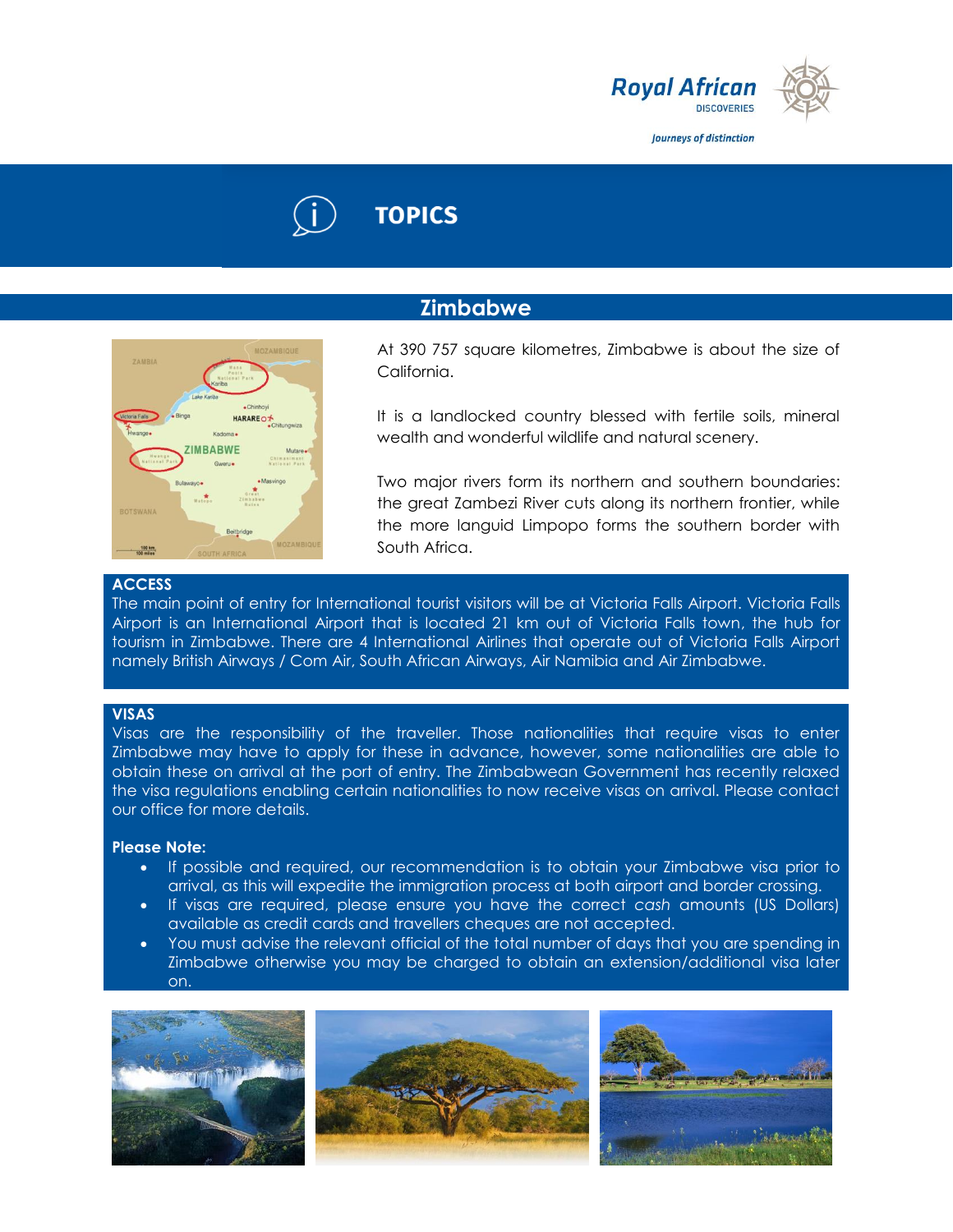## **PLACES OF INTEREST VICTORIA FALLS**

Quite possibly one of the most famous waterfalls in the world, the Victoria Falls is located in a National Park that provides magnificent views of this giant world wonder. Naturally, the Victoria Falls is the largest waterfall in Africa, as well as one of the highest, widest and most powerful. And it's for all of these reasons that a safari package to Zimbabwe can never really be complete without a stop off to view the Falls, described in the 1800s by the Kololo as "Mosi-oa-Tunya" which means "the Smoke that Thunders." Along the edge of the Victoria Falls forest is a path, which provides tourists with an inspiring vantage point of the Falls, for those brave enough to withstand the tremendous spray. When it comes to adventure activities on the Zimbabwe side of the Victoria Falls, there is no shortage of things to do. Adventure-lovers will be able to try their hands at white water rafting, bungee jumping, abseiling, river boarding, micro lighting, elephant back rides and more!

## **MANA POOLS**

Mana Pools is a wildlife conservation area in northern Zimbabwe constituting a National Park. It is a region of the lower Zambezi River in Zimbabwe where the flood plain turns into a broad expanse of lakes after each rainy season. As the lakes gradually dry up and recede, the region attracts many large animals in search of water, making it one of Africa's most renowned gameviewing regions. Mana means 'four' in Shona, in reference to the four large permanent pools formed by the meanderings of the middle Zambezi. These 2,500 square kilometers of river frontage, islands, sandbanks and pools, flanked by forests of mahogany, wild figs, ebonies and baobabs, is one of the least developed National Parks in Southern Africa. The Mana Pools were designated a Ramsar wetland of international importance in January 2013.

#### **HWANGE NATIONAL PARK**

Hwange is a town in western Zimbabwe, in the province of Matabeleland North. It is also a tourism centre due to the presence of the nearby Hwange National Park. When looking for the best safari option near to Victoria Falls, look no further than Hwange National Park. At just over 14 600 square kilometres, Hwange is the largest National Park in Zimbabwe, and an important natural sanctuary for wildlife in Southern Africa. Situated on route between the two main centers of Bulawayo and the world famous Victoria Falls, Hwange National Park offers a terrific safari experience, boasting a tremendous selection of African wildlife and birdlife species.

## **BEST TIME TO TRAVEL**

With mild temperatures, virtually no rain and a low malaria risk, the dry May to October winter season is generally seen as the best time to visit Zimbabwe for game-viewing, although note that September and October are extremely hot and dry months.

The best time to travel to Victoria Falls on the other hand is at the end of the summer rainy season when the Falls are in full flood - go between April and May for the most dramatic views. However, it is the August to December low water season that is regarded as the best time to go white-water rafting at Victoria Falls - the volume and speed of the water is reduced and the rapids are more exposed.